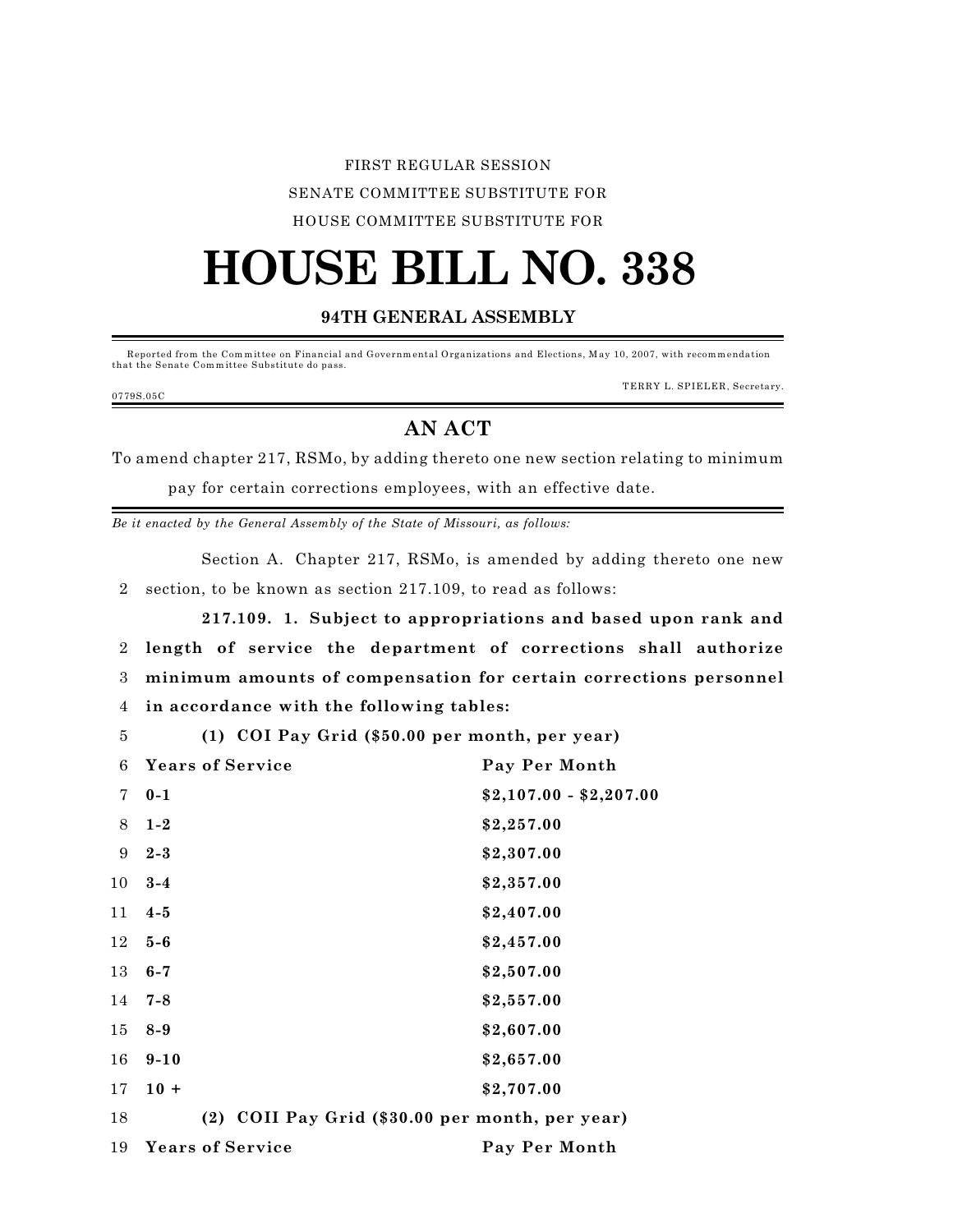SCS HCS HB 338 2

| 20          | $0 - 1$                                          | $$2,807.00 - $2,837.00$ |
|-------------|--------------------------------------------------|-------------------------|
| 21          | $1 - 2$                                          | \$2,867.00              |
| $\bf{22}$   | $2 - 3$                                          | \$2,897.00              |
| $\bf 23$    | $3-4$                                            | \$2,927.00              |
| 24          | $4 - 5$                                          | \$2,957.00              |
| $\bf 25$    | $5-6$                                            | \$2,987.00              |
| 26          | $6 - 7$                                          | \$3,017.00              |
| $\sqrt{27}$ | $7 - 8$                                          | \$3,047.00              |
| 28          | $8-9$                                            | \$3,077.00              |
| 29          | $9 - 10$                                         | \$3,107.00              |
| $30\,$      | $10 +$                                           | \$3,137.00              |
| 31          | (3) COIII Pay Grid (\$30.00 per month, per year) |                         |
| $32\,$      | <b>Years of Service</b>                          | Pay Per Month           |
| 33          | $0 - 1$                                          | $$3,237.00 - $3,267.00$ |
| 34          | $1 - 2$                                          | \$3,297.00              |
| 35          | $2 - 3$                                          | \$3,327.00              |
| 36          | $3 - 4$                                          | \$3,357.00              |
| $37\,$      | $4 - 5$                                          | \$3,387.00              |
| 38          | $5-6$                                            | \$3,417.00              |
| 39          | $6 - 7$                                          | \$3,447.00              |
| 40          | $7 - 8$                                          | \$3,477.00              |
| 41          | $8-9$                                            | \$3,507.00              |
| 42          | $9 - 10$                                         | \$3,537.00              |
| 43          | $10 +$                                           | \$3,567.00              |
| 44          | (4) CSI Pay Grid (\$30.00 per month, per year)   |                         |
| 45          | <b>Years of service</b>                          | Pay Per Month           |
| 46          | $0 - 1$                                          | $$3,567.00 - 3,597.00$  |
| 47          | $1 - 2$                                          | \$3,627.00              |
| 48          | $2 - 3$                                          | \$3,657.00              |
| 49          | $3 - 4$                                          | \$3,687.00              |
| 50          | $4 - 5$                                          | \$3,717.00              |
| 51          | $5-6$                                            | \$3,747.00              |
| $52\,$      | $6 - 7$                                          | \$3,777.00              |
| 53          | $7 - 8$                                          | \$3,807.00              |
| 54          | $8-9$                                            | \$3,837.00              |
| 55          | $9 - 10$                                         | \$3,867.00              |
| 56          | $10 +$                                           | \$3,897.00              |